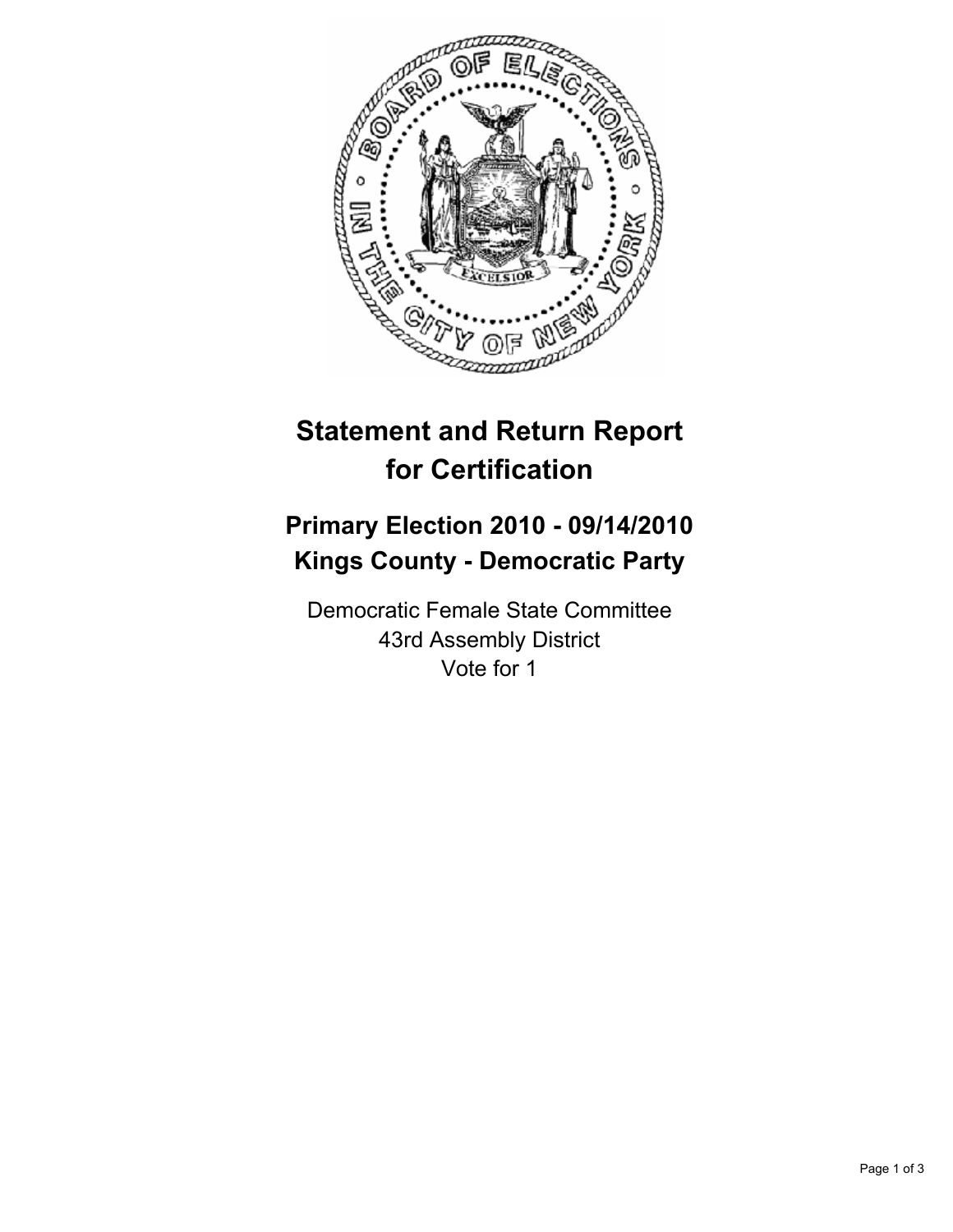

## **Assembly District 43**

| PUBLIC COUNTER                   | 5,126 |
|----------------------------------|-------|
| <b>EMERGENCY</b>                 | 69    |
| <b>ABSENTEE/MILITARY</b>         | 209   |
| <b>AFFIDAVIT</b>                 | 61    |
| TESSA HACKETT-VIEIRA             | 856   |
| SHIRLEY M PATTERSON              | 4,032 |
| BETLYE BOSAN (WRITE-IN)          | 1     |
| LATRICE WALKER (WRITE-IN)        | 2     |
| MARCUS SAONEY (WRITE-IN)         | 1     |
| MICHAEL ADOLPH (WRITE-IN)        | 2     |
| MICHELE ADOLPHE (WRITE-IN)       | 1     |
| MICHELLE ADOLPHE (WRITE-IN)      | 3     |
| REI BACK (WRITE-IN)              | 1     |
| RENEE T COLLYMORE (WRITE-IN)     |       |
| RODNEYSE BICHOTT (WRITE-IN)      | 1     |
| RONALD HORNE II (WRITE-IN)       | 1     |
| VELMANETTE MONTGOMERY (WRITE-IN) | 1     |
| WILHELMINA JACKSON (WRITE-IN)    | 1     |
| <b>Total Votes</b>               | 4,904 |